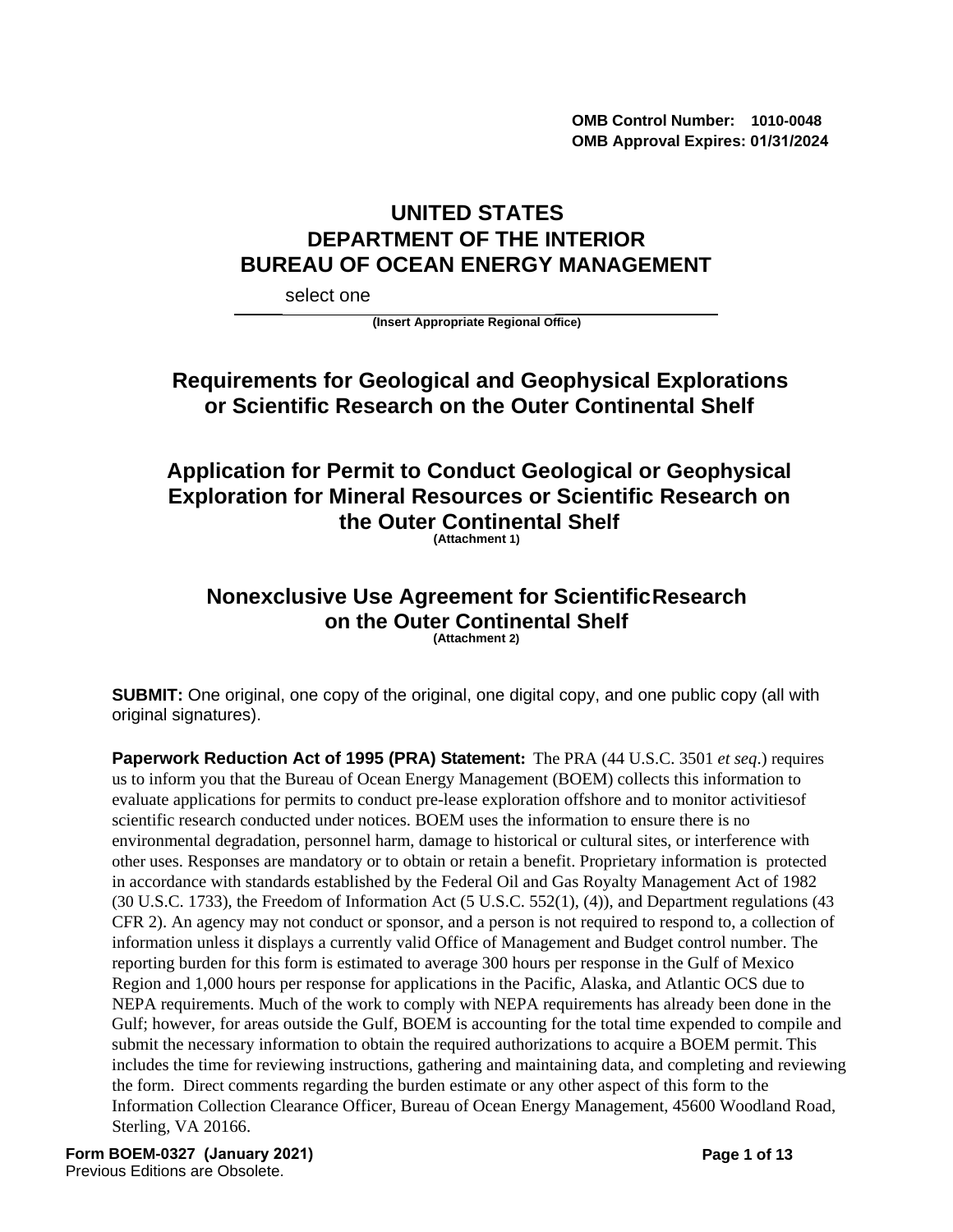# **UNITED STATES DEPARTMENT OF THE INTERIOR BUREAU OF OCEAN ENERGY MANAGEMENT**

### **REQUIREMENTS FOR GEOLOGICAL AND GEOPHYSICAL EXPLORATIONS OR SCIENTIFIC RESEARCH ON THE OUTER CONTINENTAL SHELF**

#### **Authority**

You must perform all geological and geophysical explorations or scientific research activities authorized and conducted in the Outer Continental Shelf (OCS) according to the OCS Lands Act, 30 CFR Parts 551, 251, and other applicable Federal statutes and regulations, and amendments thereto.

## **General Requirements of Permits and Notices**

You must conduct geological and geophysical activities for mineral exploration or scientific research activities authorized under 30 CFR Parts 551, 251, and in compliance with all applicable mitigation measures so that those activities do not:

- A. Interfere with or endanger operations under any lease or right-of-way or permit issued or maintained pursuant to the OCS Lands Act;
- B. Cause harm or damage to aquatic life or to the marine, coastal, or human environment;
- C. Cause pollution;
- D. Create hazardous or unsafe conditions;
- E. Unreasonably interfere with or harm other uses of the area (including submarine cables);or
- F. Disturb archaeological resources.

Any person conducting geological or geophysical activities for mineral exploration or scientific research under 30 CFR Parts 551 and 251 must immediately report to the Regional Director, BOEM:

A. Detection of hydrocarbon occurrences;

B. Encounters of environmental hazards that constitute an imminent threat to human activity; or

C. Activities that adversely affect the environment, aquatic life, archaeological resources, or other uses of the area in which the exploration or scientific research activities are conducted.

Any person conducting shallow or deep stratigraphic test drilling activities under a permit for mineral exploration or scientific research under 30 CFR Parts 551 and 251 must utilize the best available and safest technologies.

The authorization that BOEM grants you under 30 CFR Parts 551 and 251 to conduct geological and geophysical explorations for minerals or for scientific research does not confer a right to any discovered oil, gas, or other minerals, or to a lease under the OCS Lands Act.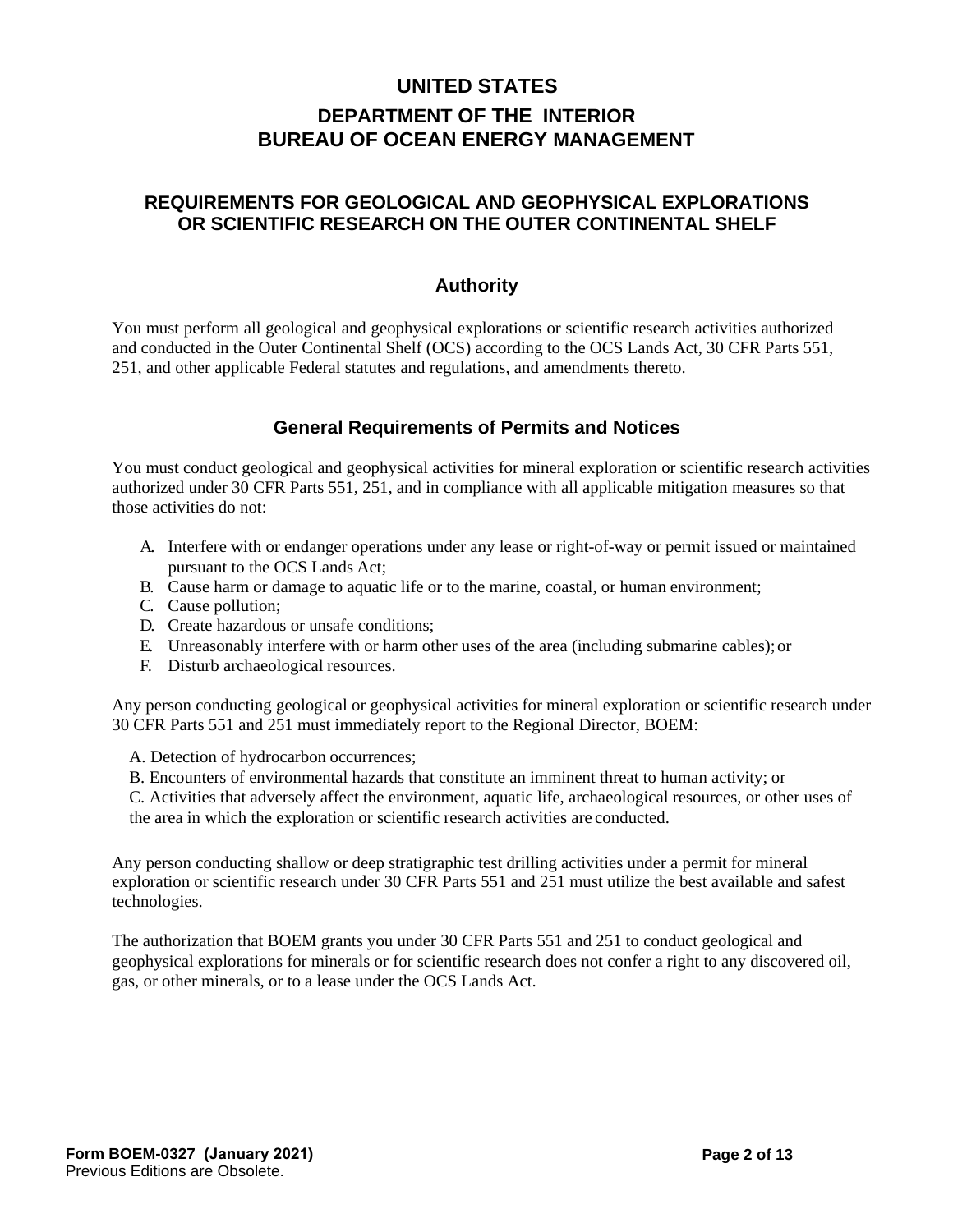### **Time Restriction for Permits and Notices**

Permitted activities approved for a specified period, including requests for extensions, and activities under a notice may not exceed 1 year.

#### **Geological and Geophysical Activities Requiring Permits and Notices**

#### **Geological and Geophysical Explorations for Mineral Resources**

You may not conduct geological and geophysical explorations for mineral resources in the OCS without an approved permit unless you conduct such activities pursuant to a lease issued or maintained under the OCS Lands Act. You must obtain separate permits for either geological or geophysical explorations for mineral resources. If BOEM disapproves an application, the statement of rejection will state the reasons for the denial and will advise the applicant of those changes needed to obtain approval.

#### **Geological and Geophysical Scientific Research**

You may not conduct geological and geophysical scientific research related to oil, gas, and sulphur in the OCS without an approved application for permit or filing of a notice. You must obtain separate permits for geological and geophysical scientific research that involves the use of solid or liquid explosives or the drilling of a deep stratigraphic test. If BOEM disapproves an application for permit, the statement of rejection will state the reasons for the denial and will advise the applicant of the changes needed to obtain approval.

You must file a notice with BOEM at least 30 days before you begin scientific research not requiring a permit. We may inform you of all environmental laws and regulations pertaining to the OCS. BOEM recommends that you submit your notice 90-120 days prior to beginning your work to ensure timely review of your notice by BOEM.

#### **Information Required for Permits**

Each applicant for a permit must complete the applicable sections of the Application for Permit (Attachment 1) and must include a public-information, page-size plat(s) showing the location of the proposed area of activity (Section B.2 or C.2 of Attachment 1). In addition, each applicant for a geological or geophysical permit must submit the appropriate attachment to section D of the Application. This includes a detailed map of the proposed activity for Section D.8 (Geological Application) or Section D.12 (Geophysical Application). Only applicants for a notice of scientific research must complete a Nonexclusive Use Agreement (Attachment 2).

The information provided on the Application for Permit (excluding section D) and on the Nonexclusive Use Agreement, including continuation sheets and the page-size plat(s), is considered NON-PROPRIETARY INFORMATION. These non-proprietary portions of the application constitute the "public information" copy of Form BOEM-0327 and with the executed permit will be available to the public upon request.

The information listed in Section D is considered PROPRIETARY INFORMATION and you should NOT attach it to the public information copy. BOEM will not make this information available to the public without the consent of the potential permittee or for a period mandated by law or regulation. However, BOEM may determine that earlier release is necessary for the proper development of the area permitted.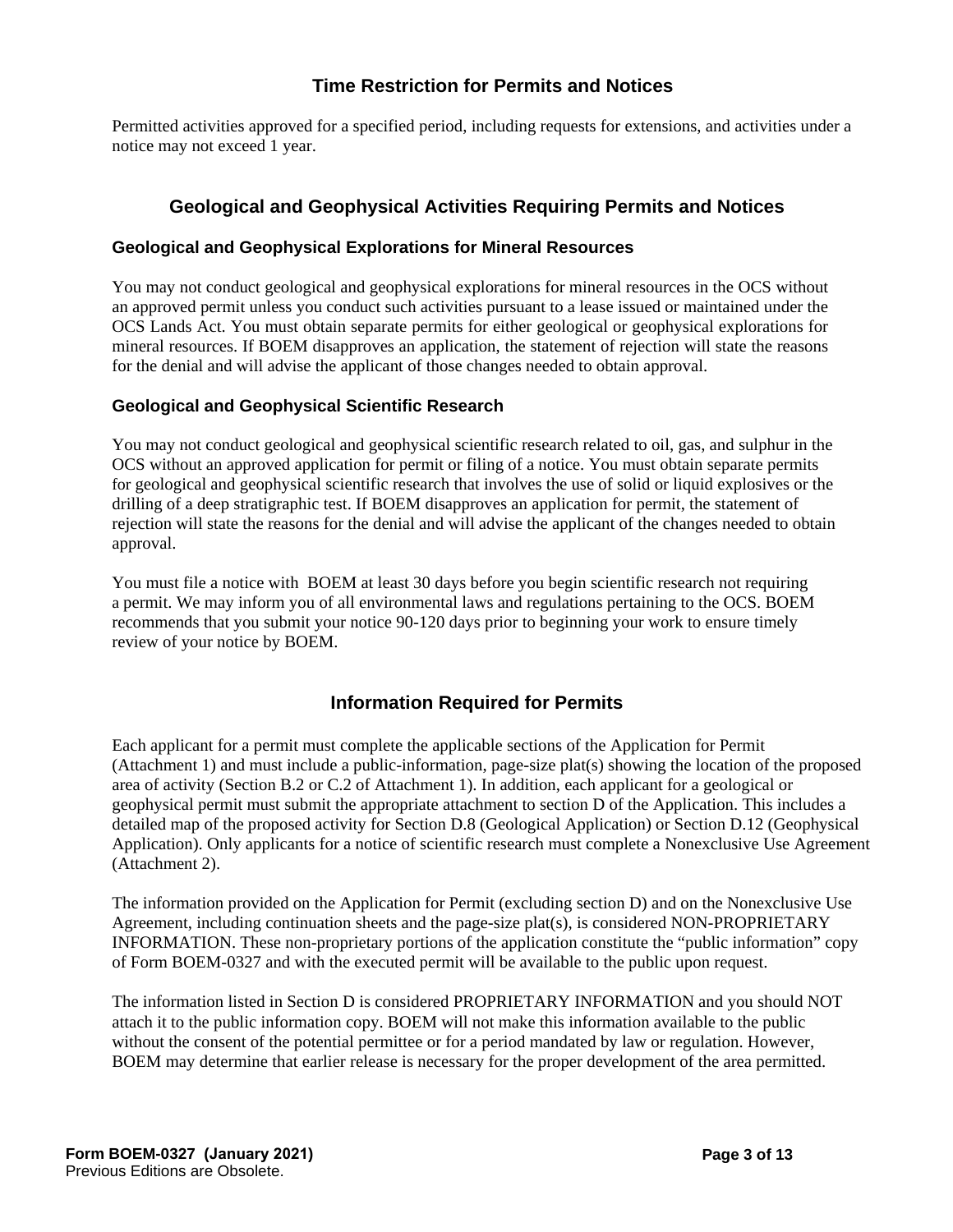### **Modifications to Approved Permits**

The BOEM Regional Supervisor must approve any modification to the permitted operations.

### **Filing Locations for Permits to Conduct Explorations for Mineral Resources and for Permits or Notices to Conduct Scientific Research**

File one original, one copy of the original, one digital copy, and one public copy (all with original signatures) at the following locations at least 30 days before you begin operations. BOEM recommends that you submit your notice or application 90-120 days prior to beginning your work to ensure timely review of your notice by BOEM.

A. For the OCS off the State of Alaska:

Regional Supervisor for Resource Evaluation Bureau of Ocean Energy Management Alaska OCS Region 3801 Centerpoint Drive Suite #500 Anchorage, Alaska 99503-5823

B. For the OCS in the Gulf of Mexico and off the Atlantic Coast:

Regional Supervisor for Resource Evaluation Bureau of Ocean Energy Management Gulf of Mexico OCS Region 1201 Elmwood Park Boulevard New Orleans, Louisiana 70123-2394

C. For the OCS off the States of California, Oregon, Washington, or Hawaii:

Regional Supervisor, Office of Strategic Resources Bureau of Ocean Energy Management Pacific OCS Region 760 Paseo Camarillo Suite #102 Camarillo, California 93010-6092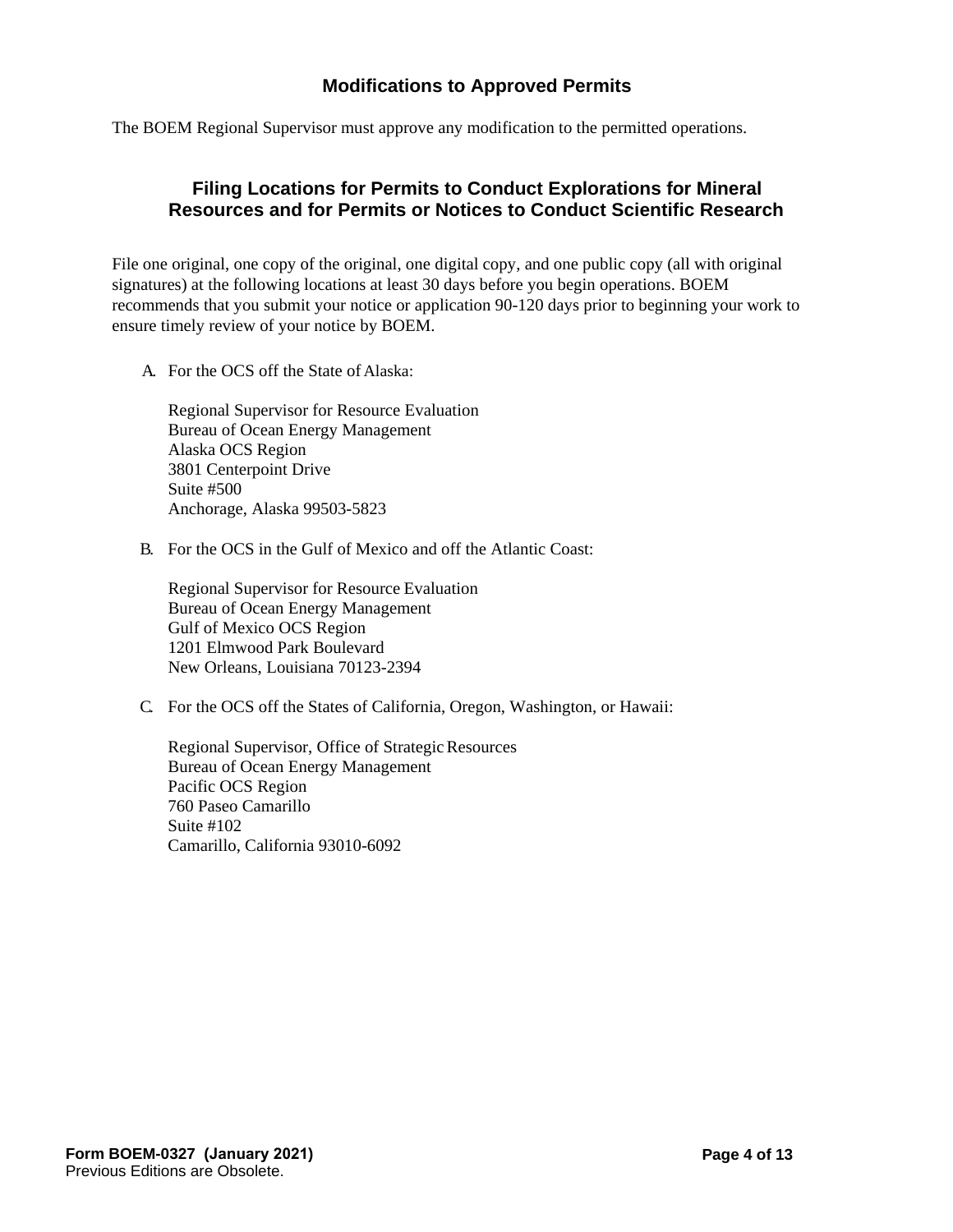**Attachment 1** 

## **UNITED STATES DEPARTMENT OF THE INTERIOR BUREAU OF OCEAN ENERGY MANAGEMENT**

select one

**(Insert Appropriate Regional Office)**

#### **APPLICATION FOR PERMIT TO CONDUCT GEOLOGICAL OR GEOPHYSICAL EXPLORATION FOR MINERAL RESOURCES OR SCIENTIFIC RESEARCH ON THE OUTER CONTINENTAL SHELF**

(Section 11, Outer Continental Shelf Lands Act of August 7, 1953, as amended on September 18, 1978, by Public Law 95-372, 92 Statute 629, 43 U.S.C. 1340; and 30 CFR Parts 551 and 251)

Name of Applicant

Number and Street

City, State, and Zip Code

#### **Application is made for the following activity: (check one)**

Geological exploration for mineral resources

Geological scientific research

Geophysical exploration for mineral resources

Geophysical scientific research

**Submit:** Original plus three copies, totaling four copies, which include one copy of the original, one digital copy, and one public copy (all with original signatures).

================================================

**To be completed by BOEM**

**Permit Number: Date: Date: Date: Date: Date: Date: Date: Date: Date: Date: Date: Date: Date: Date: Date: Date: Date: Date: Date: Date: Date: Date: Date: Date: Date: Date**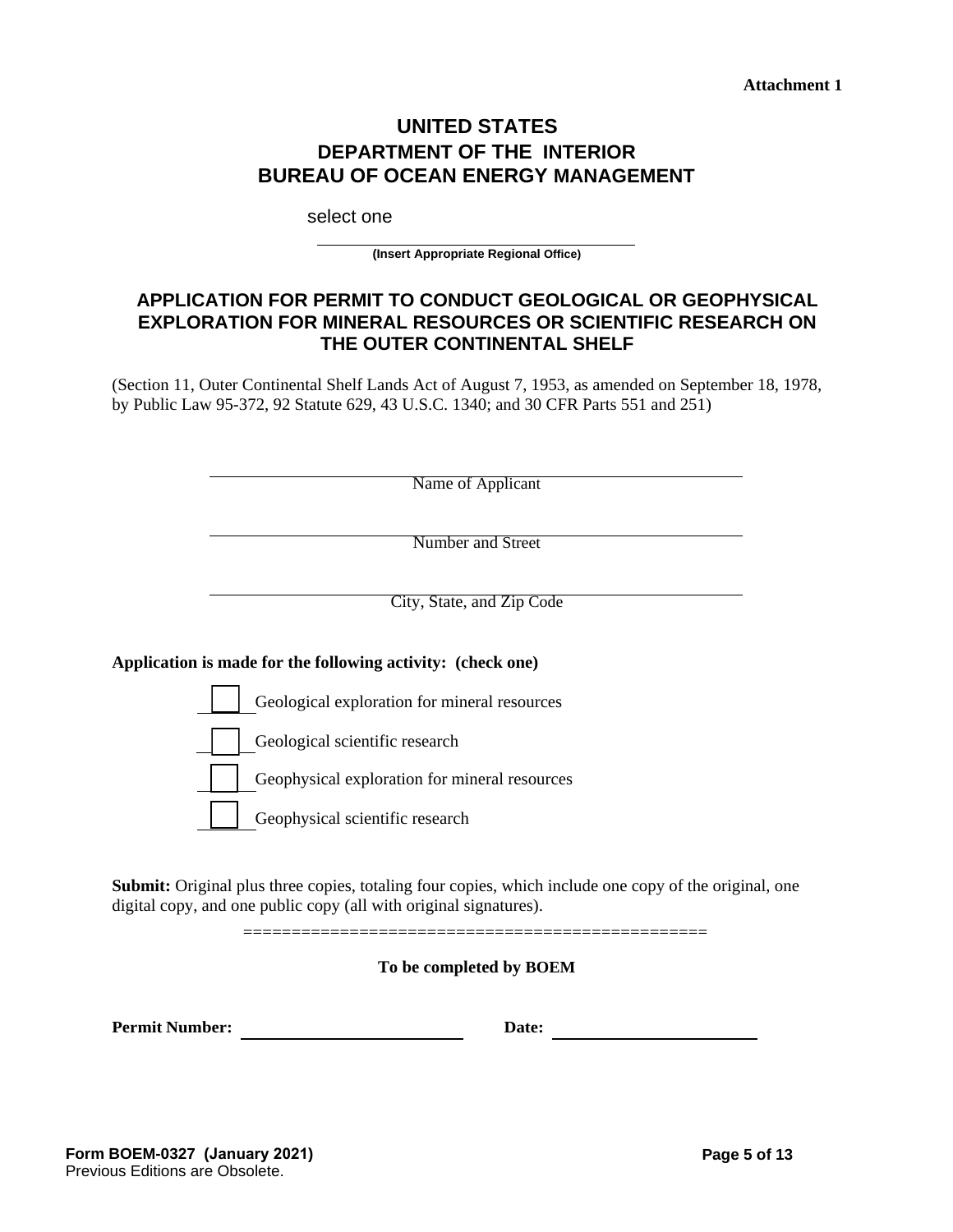## **A. General Information**

1. The activity will be conducted by:

|               |                                                                                    | For      |                                                                                                                                                                                                                                                                                                        |  |  |
|---------------|------------------------------------------------------------------------------------|----------|--------------------------------------------------------------------------------------------------------------------------------------------------------------------------------------------------------------------------------------------------------------------------------------------------------|--|--|
|               | <b>Service Company Name</b>                                                        |          | Purchaser(s) of the Data                                                                                                                                                                                                                                                                               |  |  |
|               | <b>Address</b>                                                                     |          | <b>Address</b>                                                                                                                                                                                                                                                                                         |  |  |
|               | City, State, Zip                                                                   |          | City, State, Zip                                                                                                                                                                                                                                                                                       |  |  |
|               | Telephone/FAX Numbers                                                              |          | Telephone/FAX Numbers                                                                                                                                                                                                                                                                                  |  |  |
|               | <b>E-Mail Address</b>                                                              |          | <b>E-Mail Address</b>                                                                                                                                                                                                                                                                                  |  |  |
| $\mathcal{D}$ | The purpose of the activity is:                                                    |          | Mineral exploration                                                                                                                                                                                                                                                                                    |  |  |
|               |                                                                                    |          | Scientific research                                                                                                                                                                                                                                                                                    |  |  |
|               | provide a separate attachment. Label as BOEM-0327 Section A General Information.): |          | measures). For example: 1) Potential Effect: Excessive sound level Mitigation; Soft Start, Protected<br>Species Observers (PSO's), mammal exclusion zone or 2) Potential Effect: Bottom disturbance;<br>Mitigation: ROV deployment/retrieval of bottom nodes) (use continuation sheets as necessary or |  |  |
|               | The expected commencement date is:                                                 |          |                                                                                                                                                                                                                                                                                                        |  |  |
|               | The expected completion date is:                                                   |          |                                                                                                                                                                                                                                                                                                        |  |  |
| 5.            | The name of the individual(s) in charge of the field operation is:                 |          |                                                                                                                                                                                                                                                                                                        |  |  |
|               | May be contacted at:                                                               |          |                                                                                                                                                                                                                                                                                                        |  |  |
|               | Telephone (Local)                                                                  | (Marine) |                                                                                                                                                                                                                                                                                                        |  |  |
|               |                                                                                    |          |                                                                                                                                                                                                                                                                                                        |  |  |
|               |                                                                                    |          |                                                                                                                                                                                                                                                                                                        |  |  |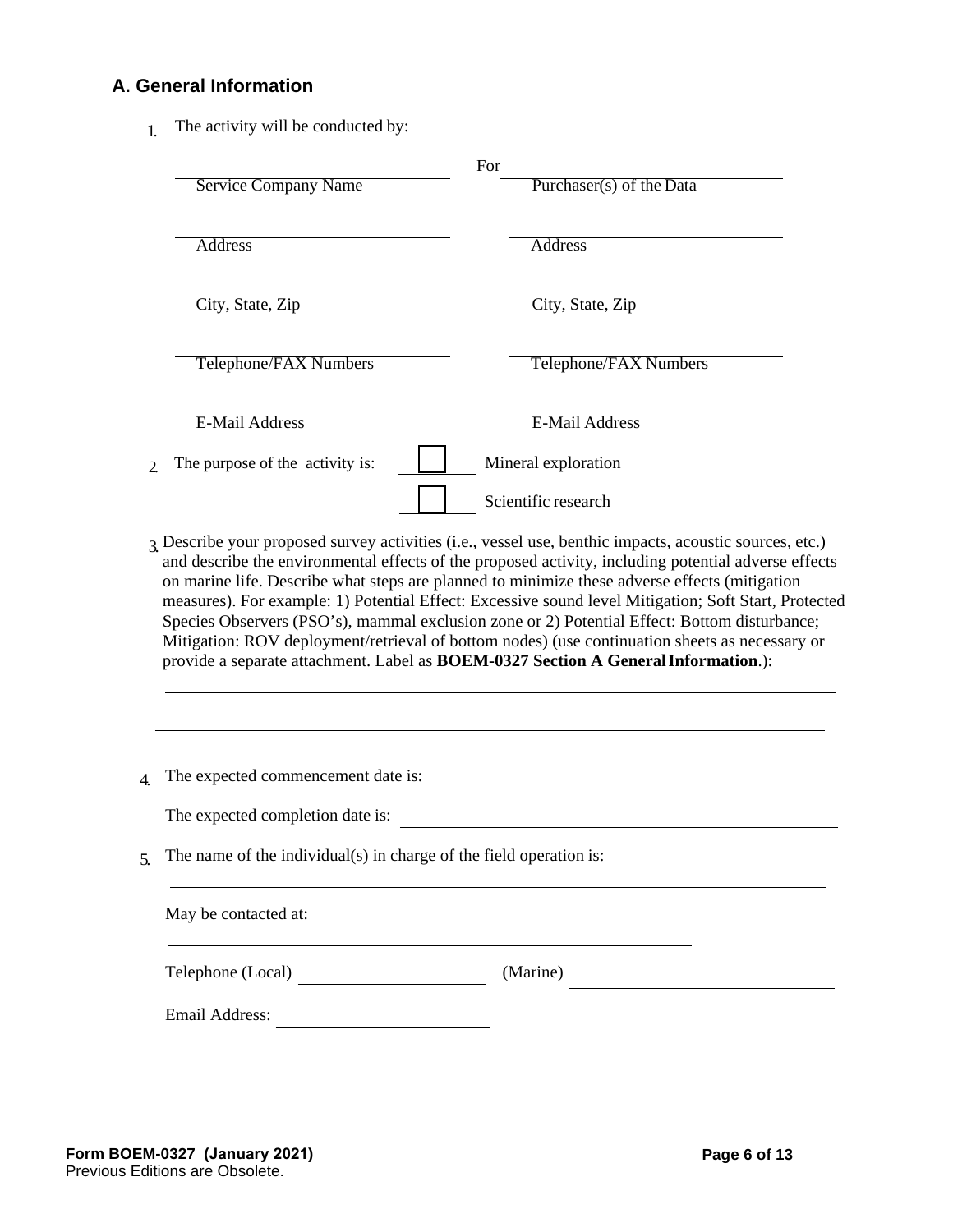$6.$  The vessel(s) to be used in the operation is (are):

| Vessel Name (s) | Vessel Model | Registry Number(s) Radio Call Sign(s) Registered Owner(s) |  |  |
|-----------------|--------------|-----------------------------------------------------------|--|--|
|-----------------|--------------|-----------------------------------------------------------|--|--|

- 7. The port from which the vessel(s) will operate is:
- 8. Briefly describe the navigation system (vessel navigation only):

#### **B. Complete for Geological Exploration for Mineral Resources or Geological Scientific Research**

- 1. The type of operation(s) to be employed is: (check one)
	- a. Deep stratigraphic test, or b. Shallow stratigraphic test with proposed total depth of , or c. **I** cther
- 2. Attach a page-size plat showing: 1) The generalized proposed location for each test, where appropriate, a polygon enclosing the test sites may be used; 2) BOEM protraction areas, coastline, point of reference, OCS boundary/3-mile limit; 3) Distance and direction from a point of reference to area of Activity; and 4) Label as "**Public Information**".

#### **C. Complete for Geophysical Exploration for Mineral Resources or Geophysical Scientific Research**

- 1. The proposed operation: a. Acquisition method (OBN, OBC, Streamer): b. Type of acquisition: (High Resolution Seismic, 2D Seismic, 3D Seismic, gravity, magnetic, CSEM, etc.)
- 2. Attach a page-size plat showing:
	- a. The generalized proposed location of the activity with a representative polygon;
	- b. BOEM protraction areas, coastline, point of reference, OCS boundary/3- mile limit;
	- c. Distance and direction from a point of reference to area of activity;
	- d. Label as "**Public Information**"; and

e. Submit relevant shape files needed to recreate the map as part of the required digital copy.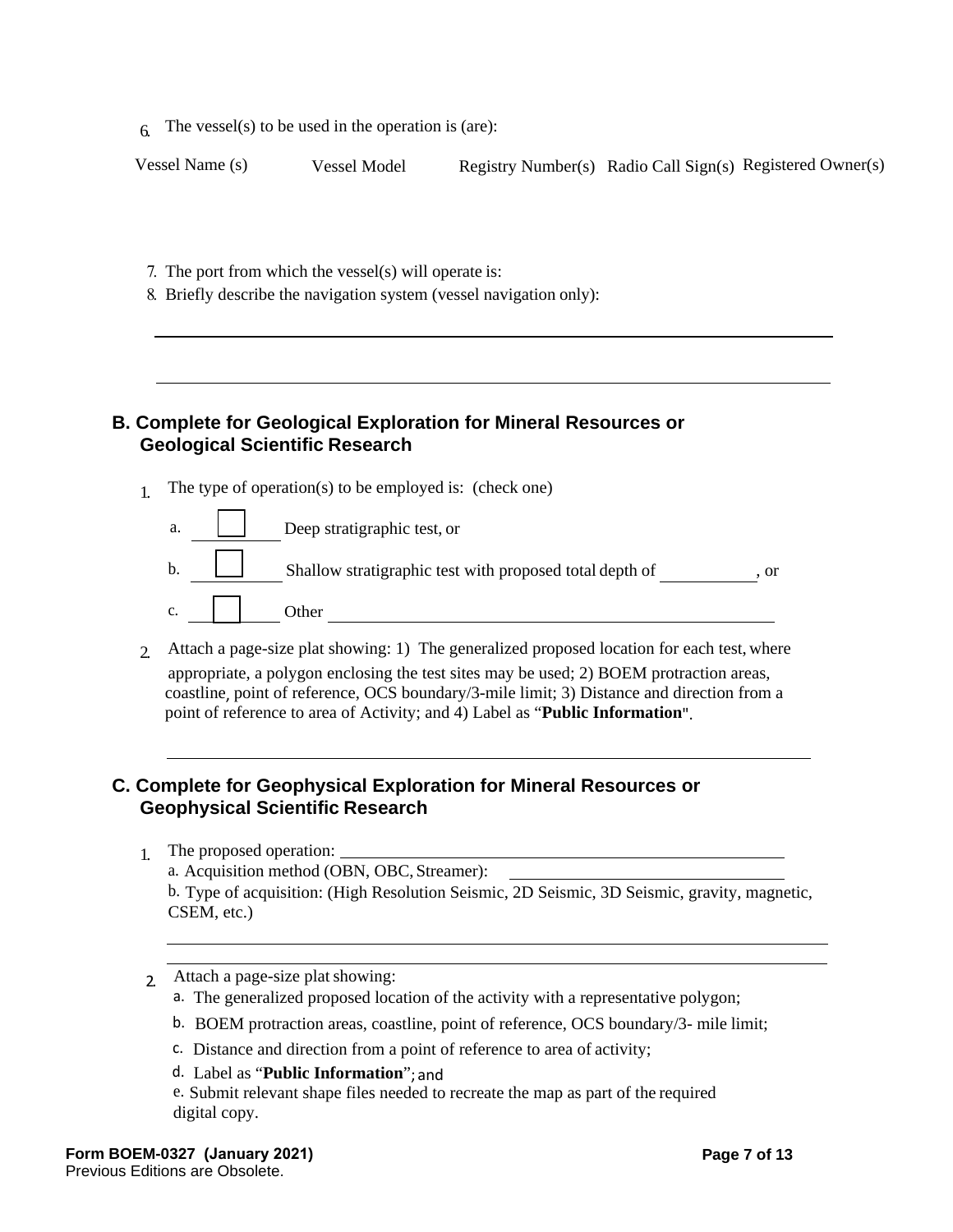3. List all energy source types to be used in the operation(s): (Air gun, air gun array(s), sub-bottom profiler, sparker, towed dipole, side scan sonar, etc.).

4 Explosive charges will will not be used. If applicable, indicate the type of Explosive and maximum charge size (in pounds) to be used:

Type Pounds Pounds Equivalent Pounds of TNT

#### **D. Proprietary Information Attachments**

Use the appropriate form on page 9 for a "geological" permit application or the form on page 11 for a "geophysical" permit application. You must submit a separate Form BOEM-0327 to apply for each geological or geophysical permit.

#### **E. Certification**

I hereby certify that foregoing and attached information are true and correct.

| <b>Print Name:</b>          | <u> 1989 - Johann Harry Barn, mars ar breist fan de Amerikaansk kommunent fan de Amerikaanske kommunent fan de A</u>  |                                                                                                                       |             |
|-----------------------------|-----------------------------------------------------------------------------------------------------------------------|-----------------------------------------------------------------------------------------------------------------------|-------------|
| <b>SIGNED</b>               |                                                                                                                       | <b>DATE</b>                                                                                                           |             |
| <b>TITLE</b>                | <u> 1989 - Johann Harry Barn, mars ar breist fan de Fryske kommunent fan de Fryske kommunent fan de Fryske kommun</u> |                                                                                                                       |             |
| <b>COMPANY NAME:</b>        |                                                                                                                       | <u> 1980 - Johann Harry Harry Harry Harry Harry Harry Harry Harry Harry Harry Harry Harry Harry Harry Harry Harry</u> |             |
|                             |                                                                                                                       |                                                                                                                       |             |
|                             |                                                                                                                       |                                                                                                                       |             |
|                             | TO BE COMPLETED BY BOEM                                                                                               |                                                                                                                       |             |
|                             |                                                                                                                       |                                                                                                                       |             |
|                             |                                                                                                                       |                                                                                                                       | <b>Date</b> |
|                             |                                                                                                                       |                                                                                                                       |             |
| a. Accepted                 |                                                                                                                       |                                                                                                                       |             |
| This application is hereby: | b. Returned for reasons in the attached                                                                               |                                                                                                                       |             |
|                             |                                                                                                                       |                                                                                                                       |             |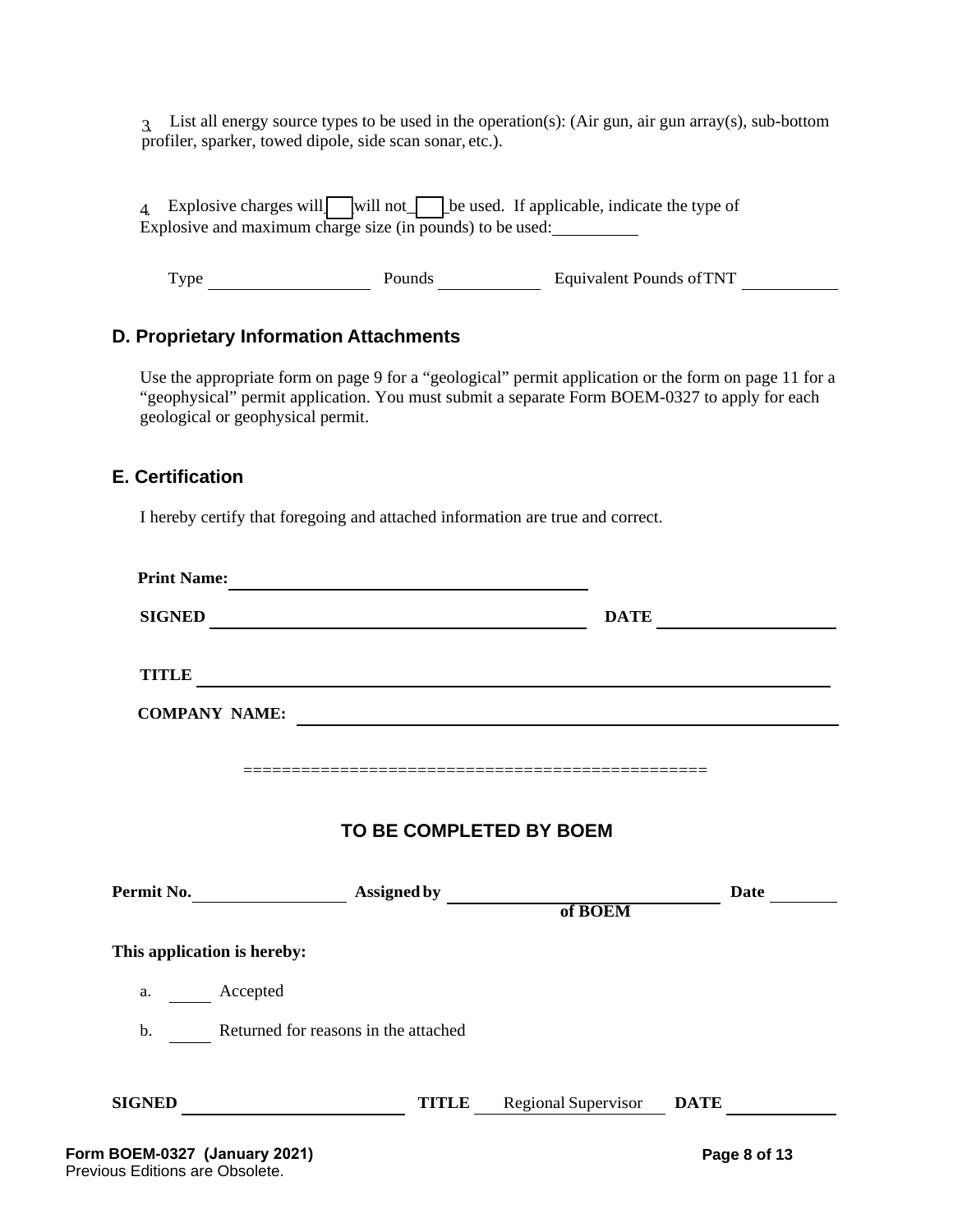### **Section D Proprietary Information Attachment Required for an Application for Geological Permit**

- 1. Description of proposed coring, drilling or sampling method. Include heat flow measurements and depth of penetration.
- 2. Description of coring, drilling or sampling equipment to be used:
- 3. List proposed coring, drilling or sample location(s) with their latitude and longitude coordinates and the total number of samples to be acquired. These locations may be sent digitally on a CD. (Attach separate page if necessary):
- 4. Navigation system or method to be used to position sample locations:
- 5. Method of sample storage, and handling:
- 6. List each test to be conducted on the samples with a brief description of its objective:

7. Estimated date on which samples, logs, and analyzed and/or processed data will be ready for inspection: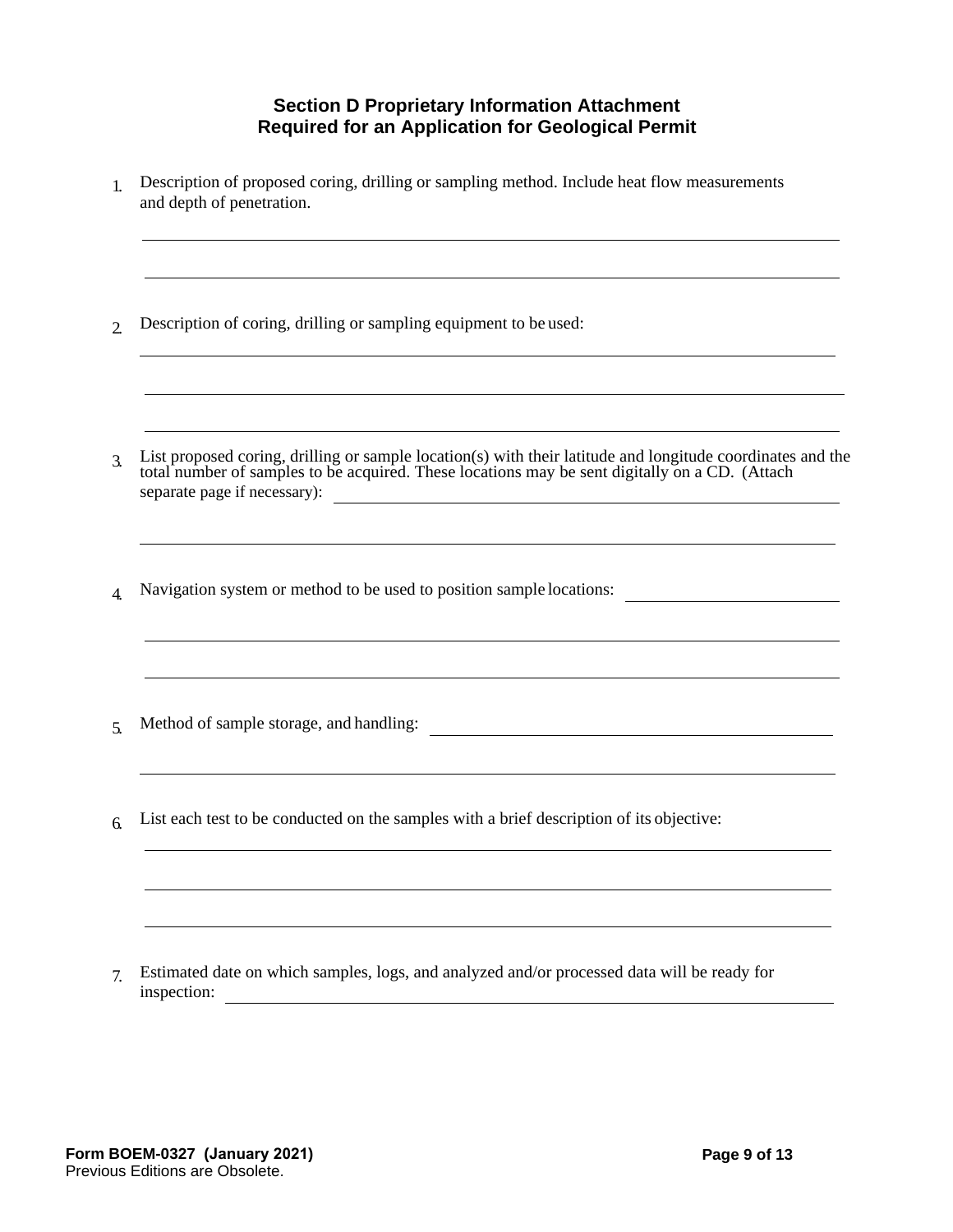8. Attach map(s), plat(s), and chart(s) (preferably at a scale of 1:250,000) and/or an electronic version of same showing latitude and longitude, scale, protraction areas, specific block numbers, OCS boundary/3-mile limit, and specific sample location(s) in latitude(s) and longitude(s) for each of the proposed sample sites(s). The map, plat or chart should be submitted at a sufficient size and scale to make out all details of the activities shown. Label the hardcopy map "**Proprietary**." Along with the hardcopy map, submit on CD, the ArcGIS shape files needed to reproduce the map of the proposed sample site(s) including site names in the attribute table.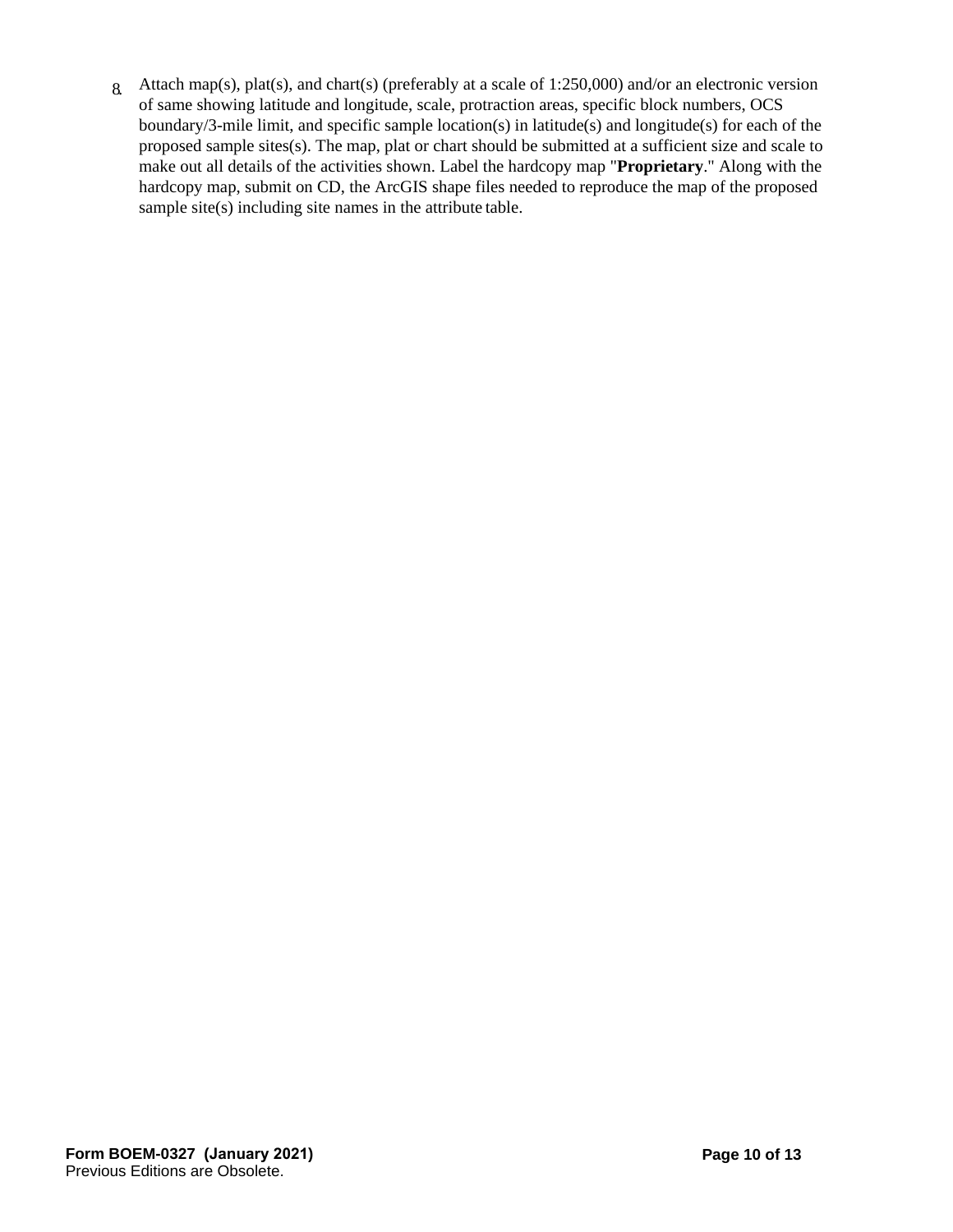#### **Section D Proprietary Information Attachment Required for an Application for Geophysical Permit**

Please provide the information in an attached document labeled **BOEM-0327 Section D Proprietary Information Attachment**.

- 1. Attach detailed narrative and description of the energy source(s) and receiving array.
- 2. Attach a map view diagram/schematic that illustrates vessel(s) source and receiver(s) configuration. Label each vessel indicating its function and include the dimensions of streamer(s), tow fish, etc. Indicate the number of chase and alternate vessels to be used.
- 3. List each energy source to be used (e.g., airgun, airgun array(s), sparker, towed dipole, side scan sonar, sub bottom profiler, etc.). Indicate the source's manufacturer, model, Source Level (SL) in dB re  $1\mu Pa \& 1\text{m}$  in water (RMS) and if applicable, Source Level (SL) in dB re  $1\mu Pa \& 1\text{m}$  in water (Peak to Peak) and ping rate. If the manufacturer does not provide a peak to peak level (many side scan sonars, etc.), please enter N/A. Additionally, provide the operational frequency ranges.

| Energy<br>Source | Manufacturer | Model | Array or Airgun<br>Size (cu. in.) | Source Level<br>(SL) in dB re<br>1µPa@1m in<br>water (RMS) | Source Level<br>(SL) in dB re<br>1µPa@1min<br>water (Peak to<br>Peak) | Frequency<br>(Hz, kHz<br>range) | Ping<br>Duration/<br>Cycle | Ping Rate |
|------------------|--------------|-------|-----------------------------------|------------------------------------------------------------|-----------------------------------------------------------------------|---------------------------------|----------------------------|-----------|
|                  |              |       |                                   |                                                            |                                                                       |                                 |                            |           |
|                  |              |       |                                   |                                                            |                                                                       |                                 |                            |           |
|                  |              |       |                                   |                                                            |                                                                       |                                 |                            |           |

For air guns/air gun arrays (excludes multibeam bathymetry, high frequency subbottom profilers, and side scan sonar systems), provide the maximum distance from the sound source to the 190, 180, and 160 dB in RMS dB levels: (Required for Alaska region, GOM region only requires this information for surveys in the GOM that will use simsource during acquisition; Not required for Atlantic permits).

| dB level | Maximum Distance from Source |
|----------|------------------------------|
| 190 dB   |                              |
| 180 dB   |                              |
| 160 dB   |                              |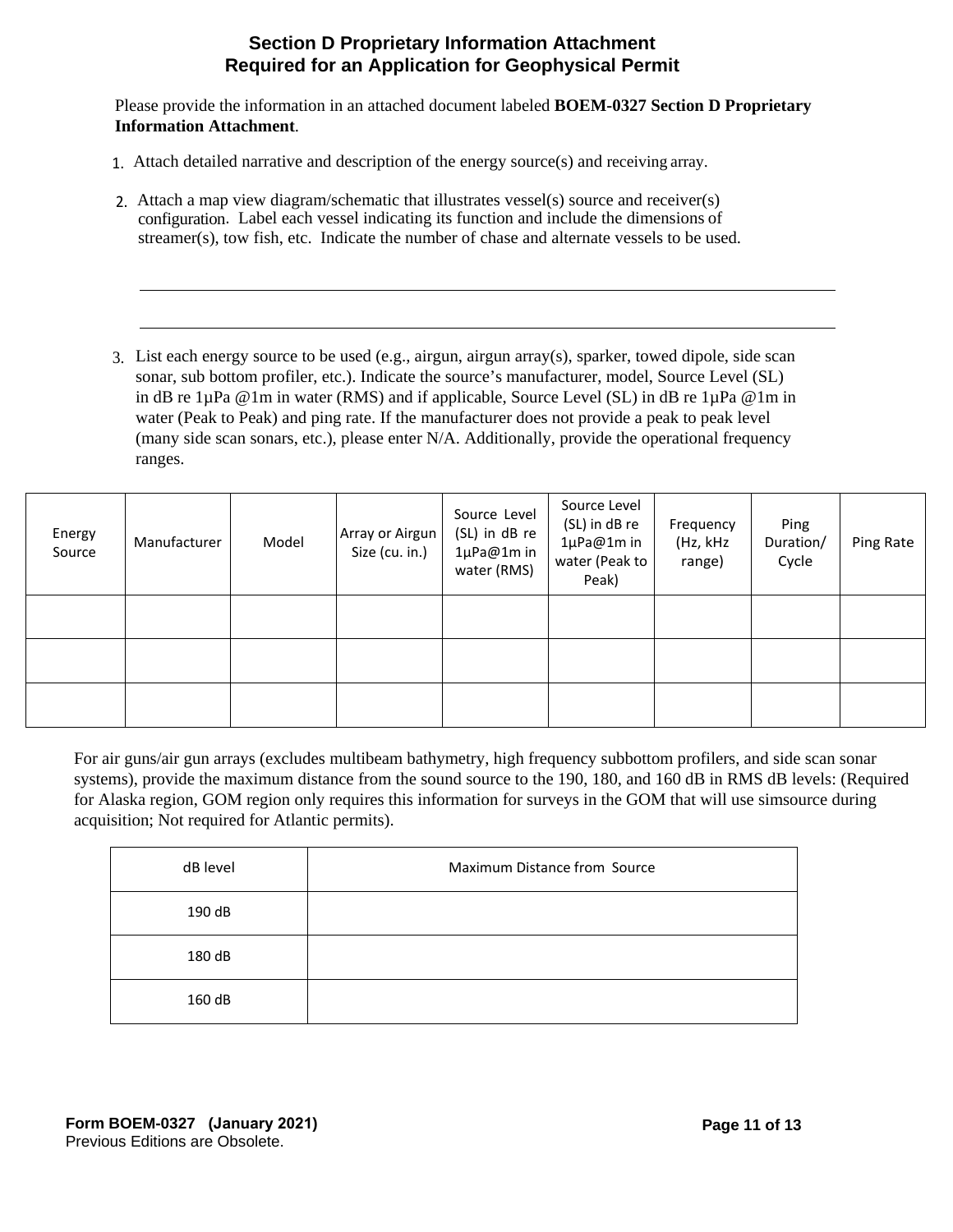4. State the shot frequency of the source array(s) as shots per minute or shots per linear mile (statute):

- 5. List the towing depth  $(ft/m)$  of the source array(s):
- 6. If applicable, list the towing depth  $\text{(ft/m)}$  of the receiver $\text{(s)}$ :
- 7. CSEM, OBN, Magnetotelluric, and OBC surveys: Describe the receiver deployment and retrieval procedures. Indicate the number and spacing of anyocean bottom receivers, cables, and anchors. If anchors will not be retrieved, provide theirphysical composition and rate of decomposition.
- 8. List the navigation/positioning system or method used to position shotpoint locations and/or ocean bottom receivers:
- 9. Proposed areal extent (in OCS blocks) for 3D surveys or total number of line milesfor 2Dsurveys:
- 10. Provide the company identification name of the proposed survey (e.g., Deep Six Survey) and list all proposed initial and final processed data sets that will result from survey acquisition. .
- 11. State the estimated date (month and year) on which initial and final processing will be available for all proposed processed data sets:
- 12. Attach map(s), plat(s), and chart(s) (preferably at a scale of 1:250,000) and an electronic version of same showing latitude and longitude, scale, specific protraction areas, OCS boundary/3-mile limit, block numbers. The map, plat or chart should be submitted at a sufficient size and scale to make out all details of the activities shown. The map should be labeled "**Proprietary**." For 2D data acquisition provide specific track lines with line identifications with the total number of line miles proposed or a representative polygon and total number of blocks for 3D surveys. Along with the hardcopy map, submit on CD or flashdrive (subject to security screening), the necessary ArcGIS shape files to reproduce the map for 2D track lines including individual line names in the attribute table. For 3D surveys provide a representative polygon as an ArcGIS shape file. You must provide a shapefile data set of the latitude/longitude location for all track lines, shot lines, and node placements. This can be submitted at a later time but must be received before activities can take place.